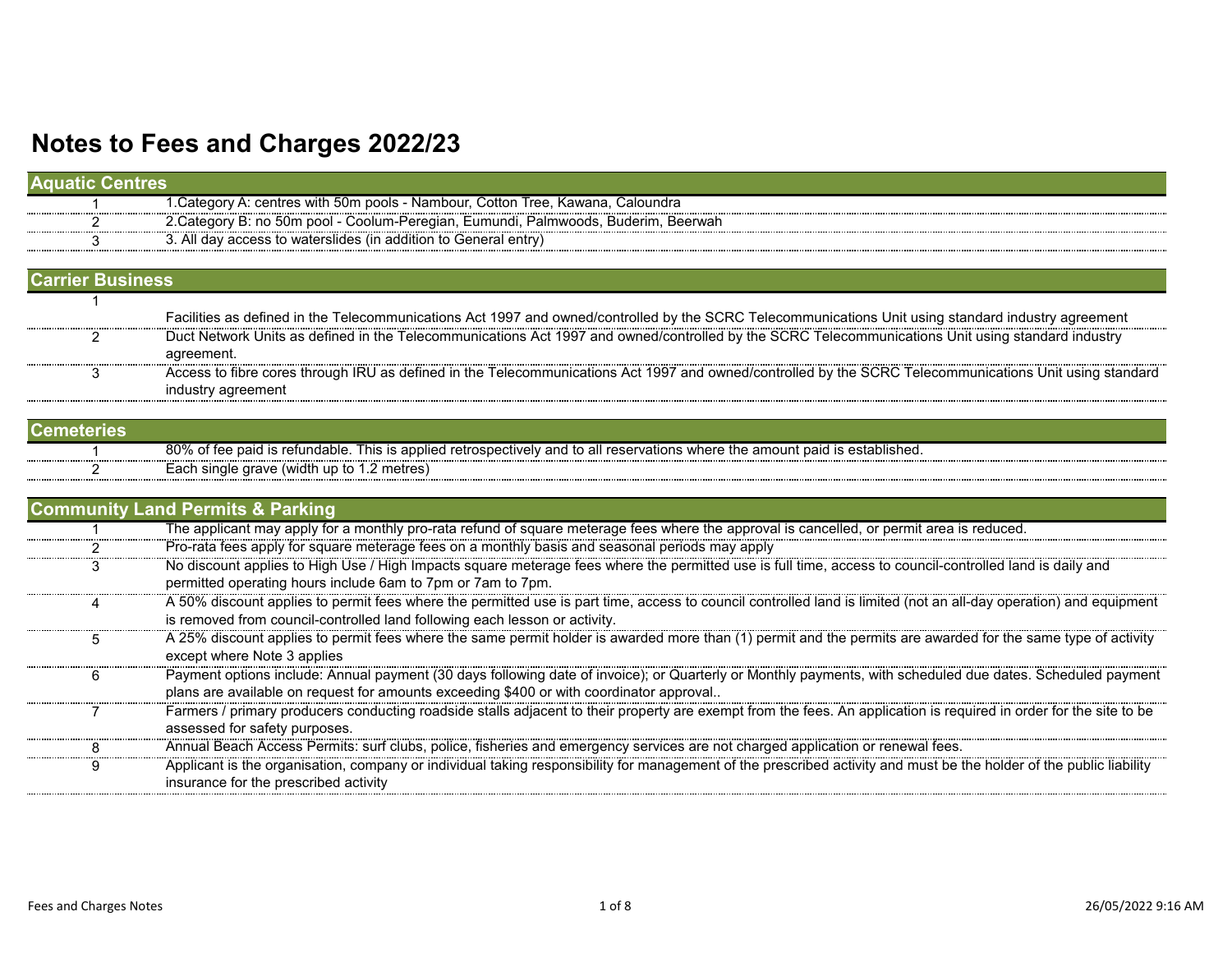| 10 | This fee is not charged if the activity is: 1) promoting the region as a tourist or visitor destination; 2) enabling a local business to market its product or services; |
|----|--------------------------------------------------------------------------------------------------------------------------------------------------------------------------|
|    | 3) developing a local industry segment; 4) promoting a major or regional event.                                                                                          |
|    | Not for profit organisations are not charged for application or renewal fees. Rental fees will apply. Local, state and federal government agencies are not               |
|    | considered not for profit businesses.                                                                                                                                    |
|    | Refunds are not applicable for application fees, unless no work has been undertaken on assessing the application. Application fees are not charged at a pro-             |
|    | rata rate.                                                                                                                                                               |
| 13 | Parking permit replacement sticker - first replacement is nil fee.                                                                                                       |
| 14 | Fees relating to activities falling within the Nambour Special Entertainment Precinct may be waived. This related to the area falling inside the Nambour Special         |
|    | Entertainment Precinct and primary and secondary buffer areas.                                                                                                           |
|    |                                                                                                                                                                          |

#### **Environment Operations** 1

\$170.00 (pro-rata rates to apply). To calculate the fee divide \$170.00 by 12 and then multiply by how many months remaining. Note fees are due in September.

| <b>Healthy Places</b> |                                                                                                                                                                      |
|-----------------------|----------------------------------------------------------------------------------------------------------------------------------------------------------------------|
|                       | Pro-rata fees apply for new applications lodged during the year.                                                                                                     |
| 1.1                   | Any non-profit, volunteer, charitable, community, sporting, religious organisation not in possession of a permanent liquor or gaming licence or a surf lifesaving    |
|                       | club (or similar organisation) not in possession of a permanent liquor or gaming licence is                                                                          |
| 1.2                   | eligible for a 50% reduction in application fees. In order for the organisation to be eligible as a volunteer, community, sporting or religious organisation, at the |
|                       | time of lodgement of the application, the organisation must provide verifiable written                                                                               |
| 1.3                   | proof that the organisation is either registered with the Australian Taxation Office (ATO) as a charitable/non-profit organisation, or alternatively registered with |
|                       | the Office of Fair Trading under either the Associations Incorporation Act 1981                                                                                      |
| ∣.4                   | or Corporations Act 2001.                                                                                                                                            |
| 10                    | Supermarket with deli, bakery, butcher. Resort with kitchen, kiosk, bar, cafe/bar. Restaurant / Hotel / Function /Reception Centre with multiple kitchen or service  |
|                       | areas. Aged care facility or hospital with kitchen and multiple service areas.                                                                                       |
| 11                    | Manufacturer - includes packaging, peeling, canning, bottling, combining ingredients - this does not refer to food being made at a premises for sale at/from the     |
|                       | premises or vehicle.                                                                                                                                                 |
| 15                    | Child care centre - includes long day care, occasional day care and employer sponsored day care (does not include family day care).                                  |
| 16                    | Off site caterer - means serving potentially hazardous food at a place other than the principle place of business for the food business.                             |
| 17                    | Eating establishment - A food business which provides chairs and tables for its patrons. Includes cafe, restaurant, bar and aged care facility with dining room      |
|                       | only.                                                                                                                                                                |
| 18                    | Takeaway food bar - chairs and tables are not provided for patrons by the food business. It is generally expected the food will be "taken away" for consumption      |
|                       | soon thereafter. Fast food, kiosk, canteen, business in a food court.                                                                                                |
| 19                    | Bakery - bakery/cafe and bakery/takeaway food style premises.                                                                                                        |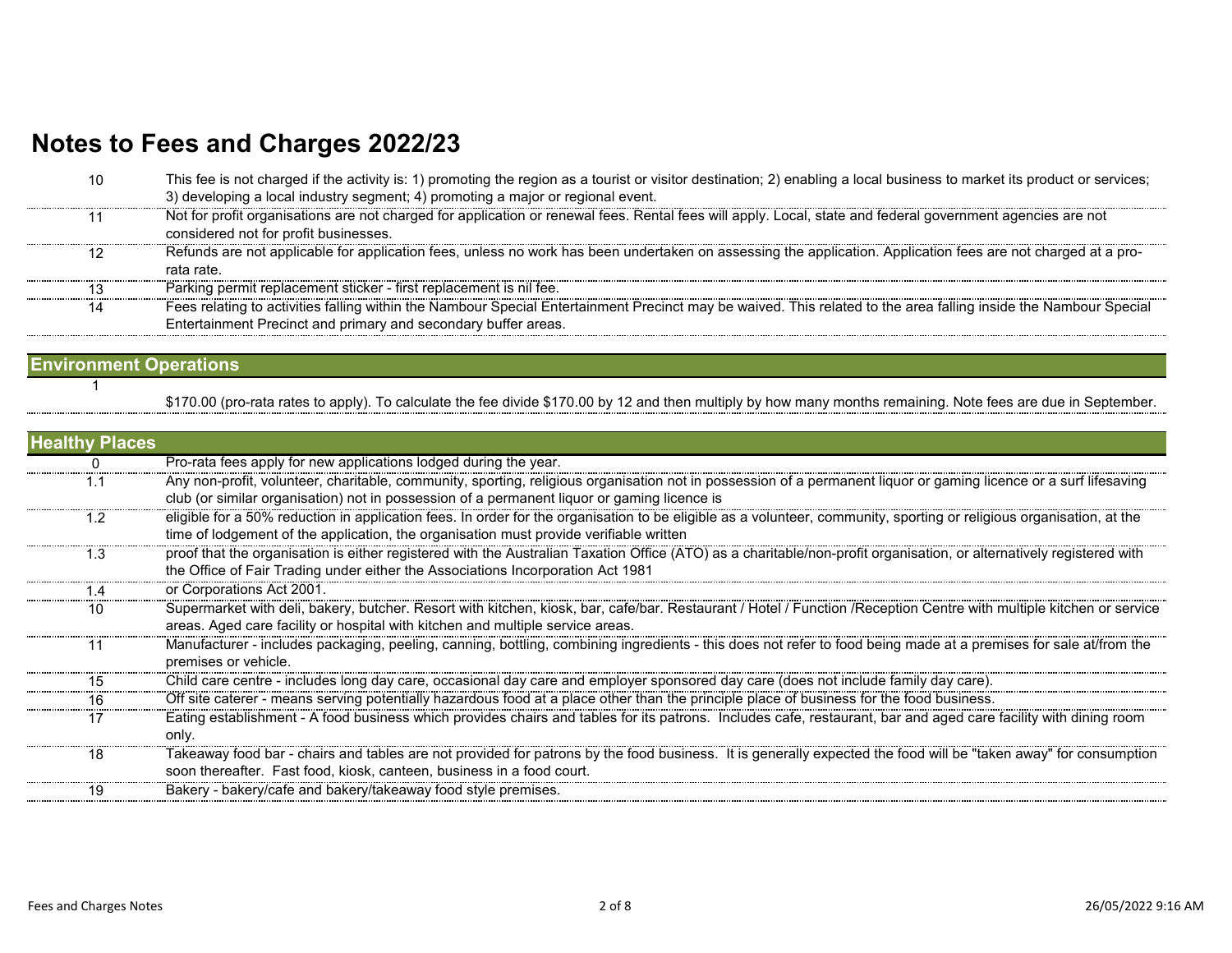| 20 | Unpackaged foods requiring minimal food preparation for retail sale. Convenience stores, petrol stations, fruit and veg shop, ice cream only shop, deli slicing<br>cold meats/cheese, sale of bread & bakery items. Does not have chairs/tables/takeaway items.  |
|----|------------------------------------------------------------------------------------------------------------------------------------------------------------------------------------------------------------------------------------------------------------------|
| 21 | Retail food vehicle - vehicles used in connection with a fixed food business where the food is prepared and packaged at the fixed premises and the vehicle acts<br>as a retail outlet - i.e., lunch vans.                                                        |
| 22 | Bed and Breakfast - A food business that provides meals with accommodation, including a bed and breakfast and farm stay. If meals are provided to patrons<br>other than guests of the accommodation the premises must be categorised as an eating establishment. |
| 23 | Food vehicle, food van, food caravan or food boat - If the food business is conducted from a vehicle, a van, caravan or boat which includes food preparation, it<br>is a mobile food business.                                                                   |
| 24 | Potable water carrier - sells/carries potable water for drinking.                                                                                                                                                                                                |
| 25 | Annual temporary food premises - includes regular market stalls or tents. May operate at more than one market or event.                                                                                                                                          |
| 28 | Pro rata fees apply for a new licence application. 1 Sep - 30 Nov = Full fee (up to 12 month licence), 1 Dec - 28 Feb = 75% (up to 9 month licence), 1 Mar - 31<br>May = $50\%$ (up to 6 month licence), 1 June - 31 Aug = $125\%$ (up to 15 month licence).     |
| 29 | Event temporary food premises - 1 off short event - a maximum of 4 days - A tent, stall, cart etc at a special event. For example, food festivals, music festivals,<br>sporting events.                                                                          |
| 30 | Surrender of licence refund - The licensee may apply for a licence refund where the business has closed or sold. 1 Sept - 30 Nov = 75% of full fee, 1 Dec - 28<br>Feb = $50\%$ of full fee, 1 Mar - 31 May = $25\%$ of full fee, 1 Jun - 31 Aug = no refund.     |
| 31 | Operating, on a commercial basis, a boat maintenance or repair facility for maintaining or repairing hulls, superstructure or mechanical components of boats or<br>seaplanes if the facility is within 50m of a bed of naturally occurring surface waters.       |
| 32 | Application withdrawal - a) 100% refund if no work undertaken. b) pro rata refund based on lodgement date applies (pro rata periods and % outlined in Note 30)<br>where work undertaken; a. c) 50% refund for plan assessment prior to fit-out inspection.       |
| 33 | Fees relating to activities falling within the Nambour Special Entertainment Precinct may be waived. This related to the area falling inside the Nambour Special<br>Entertainment Precinct and primary and secondary buffer areas.                               |

|  | Full day = a maximum of 10 hours, Half day = maximum of 4 hours.                                                                           |  |
|--|--------------------------------------------------------------------------------------------------------------------------------------------|--|
|  | . The amount will varv in<br>ו accordance with the size and tvpe of event.<br>\ security bond may be required at the time of booking.      |  |
|  | ′ Community Leasing) to occupy sports fields at l<br>. Holds a lease or a licence (issued by (<br>Landsborough<br>Complex<br>Tenured user: |  |

| <b>ILegal Services</b> |                                                                                                                                                        |  |
|------------------------|--------------------------------------------------------------------------------------------------------------------------------------------------------|--|
|                        | Where the complexity of an item warrants a charge greater than that provided, an hourly rate can be applied. Hourly rate is to be applied for all work |  |
|                        | associated with actions under Part 1 Chapter 4 of the Local Government Act 2009 (Overdue rates) hourly                                                 |  |
|                        |                                                                                                                                                        |  |

| Library<br><b>AVICE</b> . |                                                                                                                                                                                 |
|---------------------------|---------------------------------------------------------------------------------------------------------------------------------------------------------------------------------|
|                           | l users will have :<br>d will then be charged the h<br>thereatter<br>Non commercial<br>rate<br>r free sessions and<br>: nou<br>hourly i.<br>----------------------------------- |
|                           |                                                                                                                                                                                 |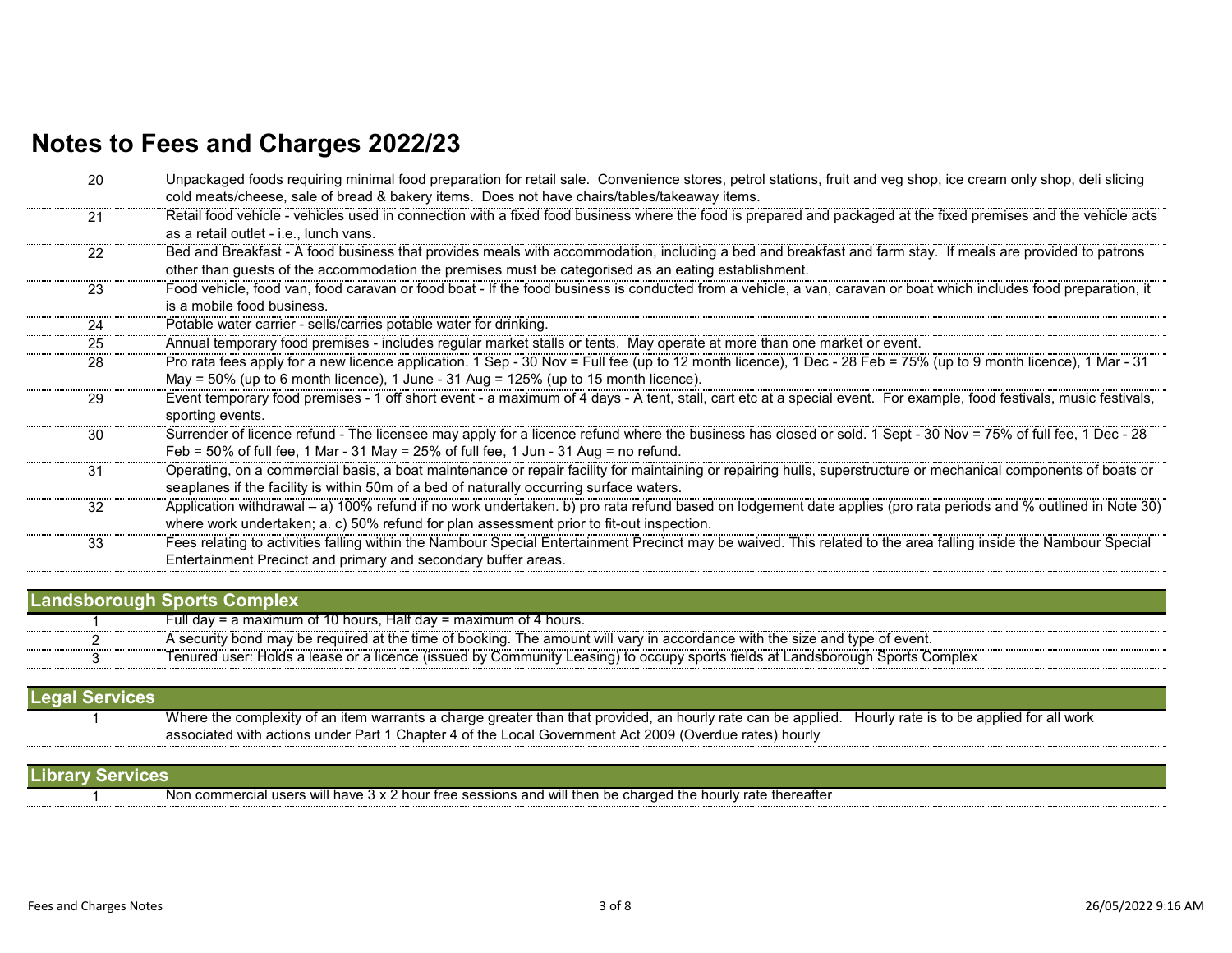| <b>Multisports</b>         |                                                                                                                                                                                                                                                          |
|----------------------------|----------------------------------------------------------------------------------------------------------------------------------------------------------------------------------------------------------------------------------------------------------|
|                            | Full day = a maximum of 10 hours, Half day = maximum of 4 hours.                                                                                                                                                                                         |
|                            | Maroochydore Multisport Complex - car park hire: Carpark 1 not available for hire any day. Carpark 2 not available for hire Sunday - available all other times                                                                                           |
|                            | other than when sports fields are in use.                                                                                                                                                                                                                |
|                            | A security bond may be required at the time of booking. The amount will vary in accordance with the size and type of event.                                                                                                                              |
|                            | For all Netball court hire at Maroochydore Multi Sports complex refer to Sunshine Coast Netball Association phone 5451 0416.                                                                                                                             |
|                            | Private celebrations such as weddings, parties and the like are not permitted at Maroochydore Multi Sports Complex.                                                                                                                                      |
|                            | In the instance where the space is shared for a booking or event, 50% of the applicable scheduled fee will be charged to each user                                                                                                                       |
| <b>Nambour Showgrounds</b> |                                                                                                                                                                                                                                                          |
|                            |                                                                                                                                                                                                                                                          |
|                            | Stable rentals - casual weekly hire is a concessional fee for Pony Club camps only. Some stables can be converted to a double stable which when hired the<br>single fee is doubled. Stable bedding and cleaning is not included within stable hire fees. |
|                            | Camping includes but not limited to caravans, tents, RV's. Camping may or may not require power or water use. Camping is only permitted to participants of an                                                                                            |
|                            | approved event.                                                                                                                                                                                                                                          |
|                            | Full Day = maximum of 10 hours between 6am and 10pm                                                                                                                                                                                                      |
|                            | Half Day = maximum of 4 hours                                                                                                                                                                                                                            |
|                            | A security bond may be required at the time of booking. The amount will vary in accordance with the size and type of event.                                                                                                                              |
|                            | Electricity at cost - meters are read before and after events to determine usage to charge to the hirer                                                                                                                                                  |
|                            | Showgrounds Precinct Fee - developed to hire wider use of the facility, while at the same time may not include all areas or buildings. Space and areas hired                                                                                             |
|                            | when applying this fee are determined by availability and negotiation with the hirer.                                                                                                                                                                    |
|                            | Equestrian Precinct Fee - inclusive of arenas, Scout Hall and amenities. Stable, yard and camping fees apply on top of the precinct fee                                                                                                                  |
| 10                         | Development Levy - applied to ticketed events. Each ticket sold attracts the development levy fee.                                                                                                                                                       |
|                            |                                                                                                                                                                                                                                                          |
|                            | Cleaning fee - applied if the facility is left in an unsatisfactory condition or an event attracts cleaning requirements outside of the regular cleaning schedule.                                                                                       |
| 12                         | NAGS member concessional charge - applies to NAGS financial members only                                                                                                                                                                                 |
| 13                         | Duty Manager - at the discretion of the Showgrounds Management Office a Duty Manager may be required at an event. Shift times are determined by the                                                                                                      |
|                            | nature and times of the event. The cost of a Duty Manager is on charged to the hirer.                                                                                                                                                                    |
|                            | Trade Precinct or part thereof - includes underground training area, Top Bar, Amenities and surrounding green space                                                                                                                                      |
|                            |                                                                                                                                                                                                                                                          |

| Parks & Gardens' |                                                                                                       |
|------------------|-------------------------------------------------------------------------------------------------------|
|                  | Charge<br>Applicable to all<br>Il approved permits where the tree removed is required to be replaced. |
|                  | TD or occupants of 2 Smart Dr, Sippy Downs QLD 4556<br>Charge Applicable to Youi PTY Li.              |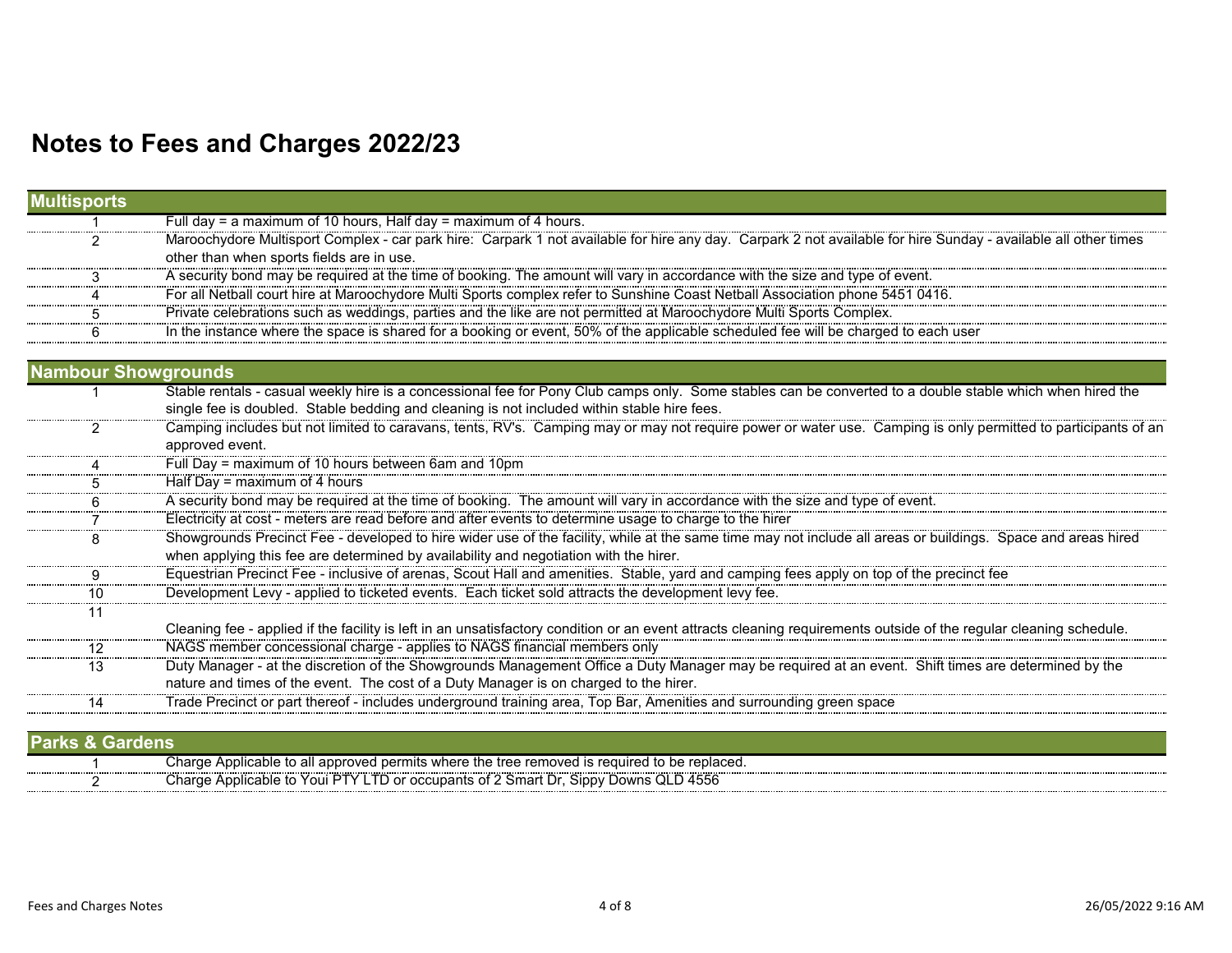| <b>Property Information - Spatial</b> |                                                                                                                                                                                                |
|---------------------------------------|------------------------------------------------------------------------------------------------------------------------------------------------------------------------------------------------|
|                                       | Period of previous rates notices limited to 7 Financial years                                                                                                                                  |
|                                       |                                                                                                                                                                                                |
| <b>Right to Information</b>           |                                                                                                                                                                                                |
|                                       | The Right to Information Regulation 2009 prescribes the relevant fees. The fees are generally amended prior to 1 July each year through the Justice Legislation<br>(Fees) Amendment Regulation |
| <b>Streetlights</b>                   |                                                                                                                                                                                                |
|                                       | POA (current Energy QLD Cost). Energy QLD set their fees in July each year.                                                                                                                    |
|                                       | <b>Sunshine Coast Holiday Parks</b>                                                                                                                                                            |
|                                       | Fees apply from 23 January 2023 to 21 January 2024 at all Holiday Parks                                                                                                                        |
|                                       | Peak Season is Easter school holidays and Christmas school holidays (1-16 April 2023) and 9 December 2023 to 21 January 2023                                                                   |
|                                       | Shoulder Season is 24 June 2023 to 2 October 2023 for sites. Cabins are September school holidays (from 16 September to 2 October 2023)                                                        |
|                                       | Off-Peak season is all other periods                                                                                                                                                           |
|                                       | 10% reduction on site fees can be applied when 6 sites or more booked at the one time (non-peak periods)                                                                                       |
| <b>Sunshine Coast Stadium</b>         |                                                                                                                                                                                                |
|                                       | A deposit of 25% of the total Event Cost is due to secure the booking. The remainder of the event cost is to be paid two weeks prior to the event                                              |
|                                       | Kawana Sports Precinct Fields refers to all playing fields at the Eastern Fields & Western Fields. These fields are rectangular and used for training / playing                                |
|                                       | Rugby League, Rugby Union and Football                                                                                                                                                         |
|                                       | Full Day = maximum of 10 hours between 6:00am and 10:00pm                                                                                                                                      |
|                                       | Half Day = $maximum$ of 5 hours                                                                                                                                                                |
|                                       | Pontoon Hire includes 7 pontoons for 7 lanes and set up of these                                                                                                                               |
|                                       | Hire charges for fields for competition games include line marking and corner posts<br>The Commercial Rate is based on the full cost recovery for the facility and service being provided.     |
|                                       |                                                                                                                                                                                                |
| 7.1                                   | The Commercial rate is applied to an organisation, individual or group who wish to conduct an activity in the Precinct for the express purpose of making profit for                            |
|                                       | the organisation of individual presenting the activity                                                                                                                                         |
| 8                                     | Community refers to an organisation, club or group who wish to conduct an activity in the Precinct to provide a benefit for the community.                                                     |
| 8.1                                   | To receive the Community Rate, any / all profits generated from the activity are used to support the club, organisation presenting the activity, or local charities.                           |
|                                       | Proof an organisation is 'not for profit' needs to be provided                                                                                                                                 |
| 9                                     | "User Groups' refers to the Clubs or Associations who have a current "Venue Hire Agreement" within Kawana Sports Precinct and hire under the same fee code                                     |
|                                       | 10 or more times per year will be eligible for User Group rates                                                                                                                                |
|                                       |                                                                                                                                                                                                |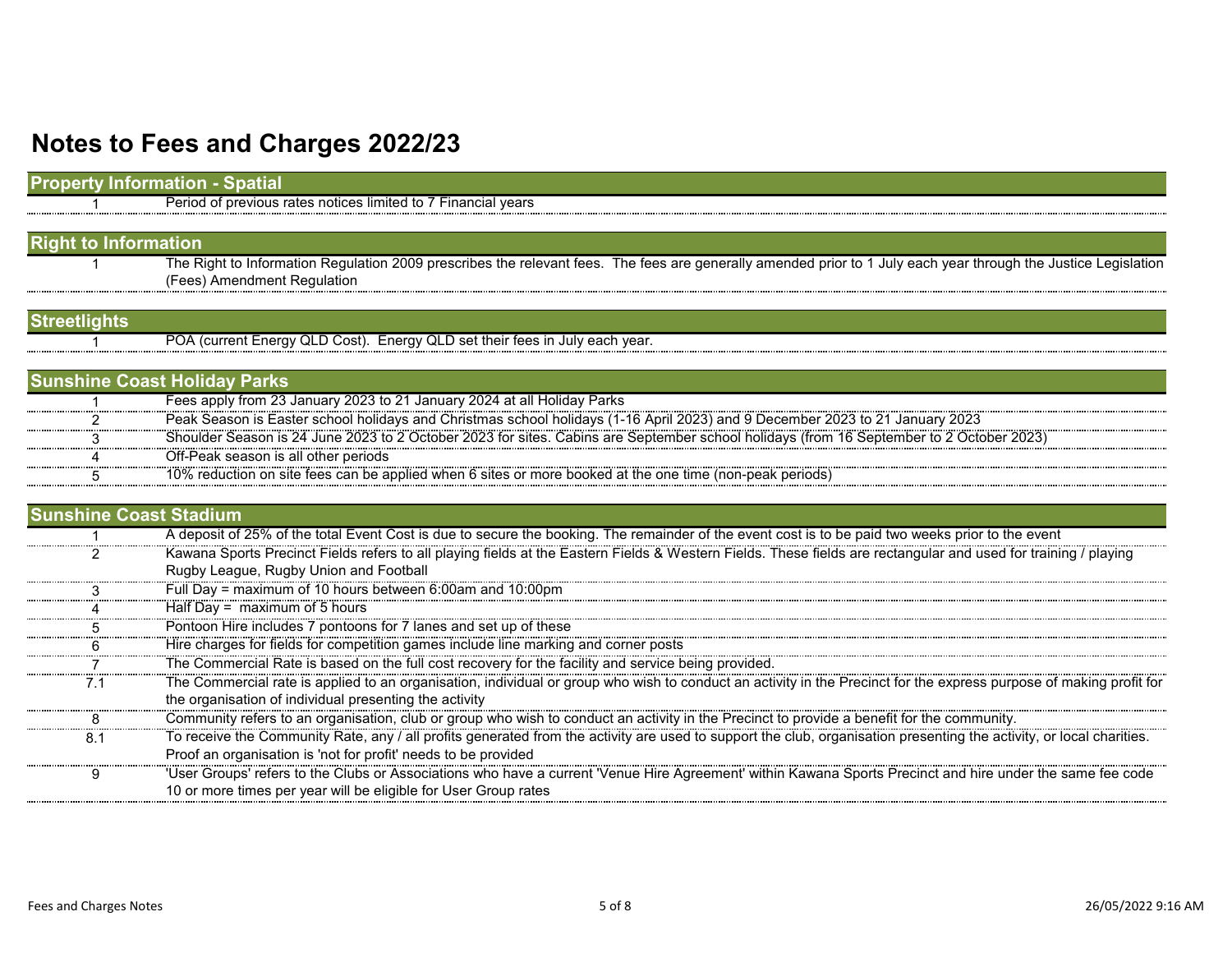| 10   | 'Regional teams' are registered and participating in a state wide (or above) sanctioned competition, requiring a minimum of 10 home games to be played at the         |
|------|-----------------------------------------------------------------------------------------------------------------------------------------------------------------------|
|      | Sunshine Coast Stadium                                                                                                                                                |
| -11  | A 'Senior Club' represents Senior players and is based at and plays a minimum of 10 home games at Kawana Sports Precinct.                                             |
| 11.1 | A Senior Club also has a current venue hire agreement and is affiliated with the Sunshine Coast governing body for their particular sport                             |
| 12   | A 'Junior Club' represents Junior players and is based at and plays regular home games at Kawana Sports Precinct. A Junior Club also has a current venue hire         |
|      | agreement and is affiliated with the Sunshine Coast governing body for their particular sport                                                                         |
| 13   |                                                                                                                                                                       |
|      | A 'Venue Hire Agreement' refers to the contract negotiated between the Organisation or User Group (the Hirer) and Sunshine Coast Council (the Manager).               |
| 13.1 | The VHA outlines the responsibilities of the Hirer and Manager, the charges involved, the facilities provided and the entails the agreement is based on               |
| 14   | Cleaning Charges - Hire Charges include a reasonable level of cleaning service for the field areas. In the event facilities are not left in a satisfactory manner,    |
|      | excess cleaning charges will be applied                                                                                                                               |
| 15   | The Waste Levy applies to all clubs, events and user groups. The charge is applied for handling and disposing of any packaging waste generated from the sale          |
|      | and/or preparation of food and beverages.                                                                                                                             |
| 15.1 | The Waste Levy does not apply to users who hire their own rubbish bins or who remove their own packaging waste                                                        |
| 16   | Events booked onto Lake Kawana incorporate the Lake itself, the area immediately around the finish tower, Eastern Foreshore and BBQ areas. Additional areas           |
|      | used are charged separately.                                                                                                                                          |
| 17   | Foreshore BBQ Areas include the separate areas of the Entry Cove, Lake View Park and Innovation Park                                                                  |
| 18   | Reporting change of use. User Groups are responsible for booking fields. The User Groups will be charged the full rate for whatever service is booked.                |
| 18.1 |                                                                                                                                                                       |
|      | A minimum of 24 hours is required to cancel User Group bookings without charge. If less than 24 hours is given, the User Group will be charged the full charge.       |
| 19   | Wet Weather. Kawana Sports Precinct staff will determine if the fields are open by 2:00pm each week day. If the fields are closed, User Groups will not be            |
|      | charged for their booking.                                                                                                                                            |
| 19.1 | If the fields are open and clubs decide not to hold games or training, they will be charged for their booking unless they advise Kawana Sports Precinct staff         |
|      | within 24 hours                                                                                                                                                       |
| 20   | Lighting - Staff from Kawana Sports Precinct will turn lights on/off on the Eastern Fields while users will turn lights on/off at the Western Fields. The charges for |
|      | lighting will be applied with the following formula:                                                                                                                  |
| 20.1 | Months of Nov, Dec & Jan - Lights on at 6:00 pm; off at end of booking. Months of Feb, Mar, Apr, Aug, Sept, Oct - Lights on at 5:30 pm; off at end of booking.        |
|      | Months of May, June, July - Lights on at 5:00 pm; off at end of booking.                                                                                              |
| 21   | A Boat Bond is applied to some events held on Lake Kawana to ensure users abide by the appropriate usage of boats on the lake, especially noise levels and            |
|      | speed                                                                                                                                                                 |
| 22   | Ancillary equipment & services includes but is not limited to any service / equipment that will enhance a booking (i.e.: set up / pack down, event staffing,          |
|      | catering, marketing support, equipment above standard sound and lighting equipment)                                                                                   |
|      |                                                                                                                                                                       |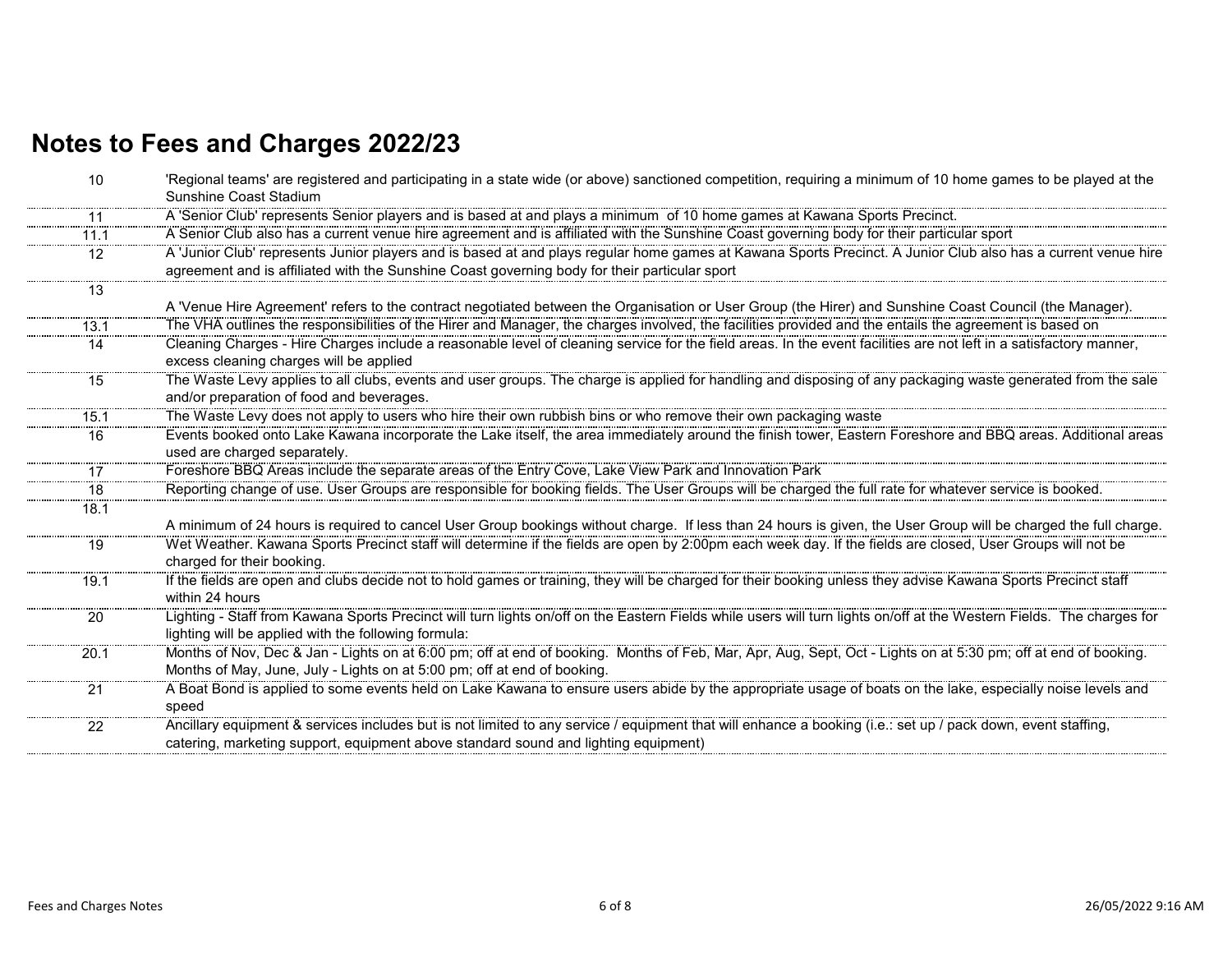| <b>Waste Management</b> |                                                                                                                                                                     |
|-------------------------|---------------------------------------------------------------------------------------------------------------------------------------------------------------------|
|                         | Approval must be obtained for disposal of asbestos, regulated waste, contaminated soil and supervised burial before disposal. Conditions and charges will be        |
|                         | determined by Council as part of the approval process.                                                                                                              |
| 2                       | For all loads of material that were initially declared accepted and charged as clean fill or clean Construction and Demolition Waste and subsequently suspected     |
|                         | of being contaminated (e.g. asbestos).                                                                                                                              |
| 2.1                     | Additional charges will apply for the clean-up and management of the contamination.                                                                                 |
| 3                       | Garden Organics - vegetation waste arising from maintenance of parks, gardens, land and not mixed with other types of waste. Excludes processed timber and          |
|                         | wood, putrescible wastes such as fruit and vegetable produce and trunks of trees and plants with                                                                    |
| 3.1                     | a diameter greater then 30cm. Additional individual items charges may also apply for nominated waste types e.g. tyres, mattresses                                   |
|                         | Liquid and semi liquid waste are not received at any Council facilities under the license conditions.                                                               |
| 5                       | Weighed transactions occur and disposal is charged on a unit rate per weight, when a vehicle and/or attachment load is in excess of 500kgs. If a load of waste      |
|                         | upon arrival is estimated to be in excess of 500kgs, but as a result of the weighing process -                                                                      |
| 5.1                     | is found to be less, disposal charges shall be calculated using the schematic schedule. Additional individual items charges also apply for nominated waste          |
|                         | types e.g. tyres, mattresses                                                                                                                                        |
| 6                       | To be applied to cyclic type services (e.g. 8 or 12 weekly) and for when a resident requires an extra service outside of and in addition to their scheduled         |
|                         | frequency. Charge is for up to and including 6000 litres per service.                                                                                               |
| 6.1                     | Excess litres (> 5000 litres) will be charged at the extra litres rate.                                                                                             |
|                         | Volume transactions only (i.e. charging on volumetric quantity rather than weight) occur at sites without a weighbridge, or if a weighbridge is unserviceable at    |
|                         | the time of transaction.                                                                                                                                            |
| 7.1                     | Additional individual items charges may also apply for nominated waste types e.g. tyres, mattresses                                                                 |
| 8                       |                                                                                                                                                                     |
|                         | Weighed transaction occurs to all loads over 500kg. All other loads are to be treated as per the schematic for the relevant vehicle size transporting the material. |
| 8.1                     | Additional individual items charges may also apply for nominated waste types e.g. tyres, mattresses                                                                 |
| 9                       | Disposal charges under the schematic schedule i.e. small medium & large are a guide only and not intended to cover every possible vehicle configuration. The        |
|                         | description of quantity is the basis for charging not the pictorials of vehicle configuration.                                                                      |
| 9.1                     | Additional individual items charges may also apply for nominated waste types e.g. tyres, mattresses                                                                 |
| 10                      | Construction and Demolition Waste includes mixed timber.                                                                                                            |
| 11                      | After Hours - is overnight between 6:00pm to 6:00am Monday through to Saturday and all hours Sunday to Monday 6:00am                                                |
| 12                      | Timber Clean Waste includes clean timber waste - Suitable for recovery purposes as determined from time to time, generally free from treatment and plastic          |
|                         | laminates                                                                                                                                                           |
| 13                      | Plasterboard Clean includes clean plasterboard                                                                                                                      |
| 14                      | Following refusal by customer and return of bins to Council or following impounding for failure to remove bins from road reserve (cluster points excluded) more     |
|                         | than 24 hours after servicing                                                                                                                                       |
| 15                      | Recyclables includes but is not limited to: Mulch, Crushed Concrete, Shop Saleable items, Soil (clean 90% soil or similar spreadable clean fill material), E-waste  |
|                         | (printers, televisions, scanners, video game consoles, computers, laptops and monitors)                                                                             |